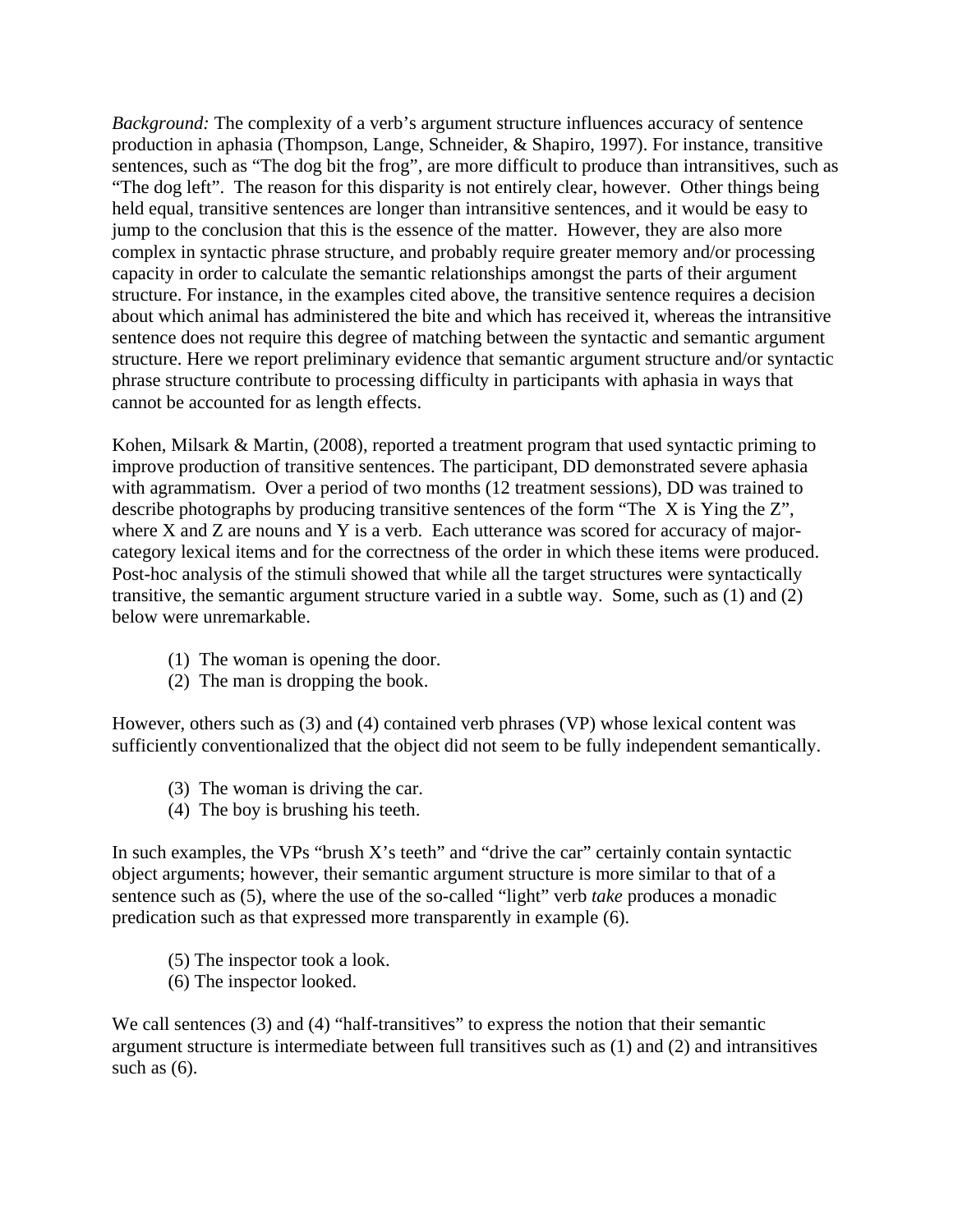Our study of DD's sentence production indicated that his performance reflected the 3-way distinction in semantic argument structure described above: he was most successful with intransitives, least successful with true transitives, and experienced an intermediate degree of success with half-transitives. The contrast between full and half transitives in DD's performance argues that there is a contribution to processing difficulty that is due to the greater demands that more complex semantic argument structure places on linguistic memory or encoding, rather than to sentence length or syntactic structure, since these were identical in the sentences under study.

*Present Study:* Currently, we are investigating a structural contrast which illuminates a different possible effect of syntactic and semantic complexity, concentrating on sentence pairs such as the following:

- (7) The woman is walking out the door.
- (8) The woman is throwing out the trash.

Superficially, these sentences seem much alike, but examination reveals that they are quite different. First, the string *throwing out* in (8) has an obvious single-word synonym (*discarding*), while *walking out* in (7) does not. Second, there are a number of ways the two structures are treated differently by syntactic processes. For instance, reordering the words of (8) as shown in (10) results in a well-formed sentence, whereas reordering (7) as (9) does not.

- (9) \*The woman is walking the door out.
- (10) The woman is throwing the trash out.

The distinction between (7) and (8) is parallel in some respects to that between full and halftransitives. Just as the close semantic bonding between the verb and the object in a halftransitive reduces the number of distinct semantic elements in the sentence compared to that in a full transitive, examples such as (8) seem to contain fewer semantic elements than those such as (7). Item (7) consists of the elements "woman", "walk", "door", and the directional expression "out", whereas item (8) contains only the three elements "woman", "throw-out", and "trash". In addition, however, sentences like these differ from one another in a way that full and halftransitives do not: they have different syntactic phrase structures. The string *out the door* in example (7) is a prepositional phrase containing the noun phrase *the door*. In sentence (8), however, the string *out the trash* has no phrasal status whatsoever; essentially, the verb of the sentence is *throw-out* and *the trash* is a simple noun phrase object. Given this distinction, socalled "prepositional transitives" such as (7) have a more complex syntactic phrase structure than so-called "verb-particle" sentences such as (8).

Thus, we had two reasons to suspect that persons with aphasia would show greater difficulty in processing prepositional transitive sentences such as (7) than they would in processing verbparticle sentences such as (8), one based in the semantics and logically parallel to our analysis of the half-transitive data, and one based in the syntax.

*Methods and Procedure*: Five persons with aphasia were asked to repeat a total of 60 sentences: 30 "verb-particle" constructions and 30 "prepositional transitives" (see Appendix). The paired sentences were balanced for length, and lexical content was held constant between them as best as possible.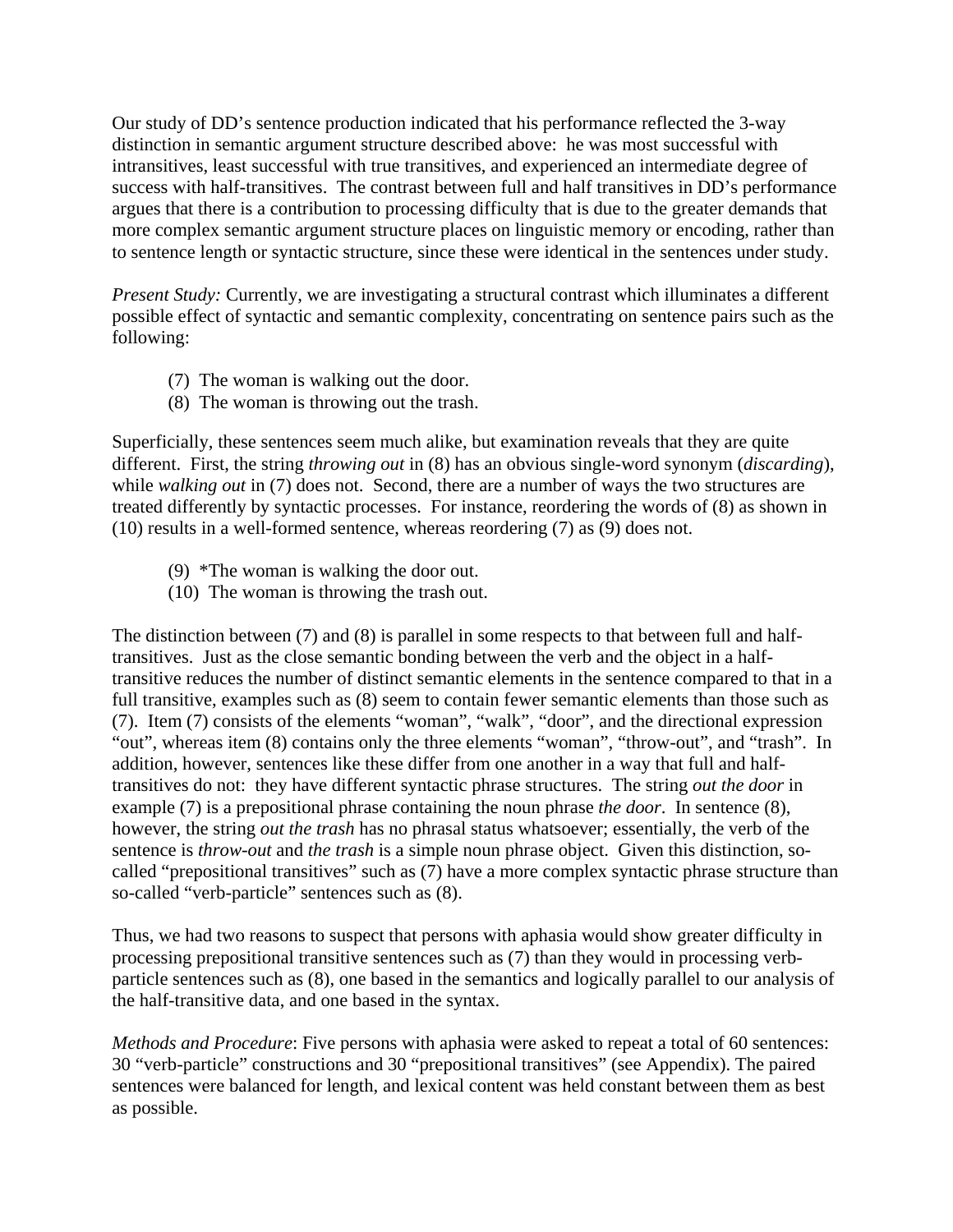*Results*: Results (see Table 1) indicated that the verb particles were used correctly significantly more often than the prepositions,  $t(4) = 2.815$ ,  $p < .05$  during the sentence repetition task. This finding, that there was greater difficulty processing prepositions than particles, was true even though in some instances the identical word was used in both sentences of the pair. For example, the word "off" was used correctly in the verb particle construction, "The driver is turning off the lights" but not in the prepositional transitive sentence, "The driver is turning off the road".

*Conclusions:* These results support the idea that semantic argument structure and/or syntactic phrase structure contribute to processing difficulty in persons with aphasia. This notion is supported further by results of a treatment study with DD that showed significantly greater success producing verb particles compared to prepositional transitives during sentence repetition (Kohen, Milsark, Martin, Concha & Wheeler, in preparation).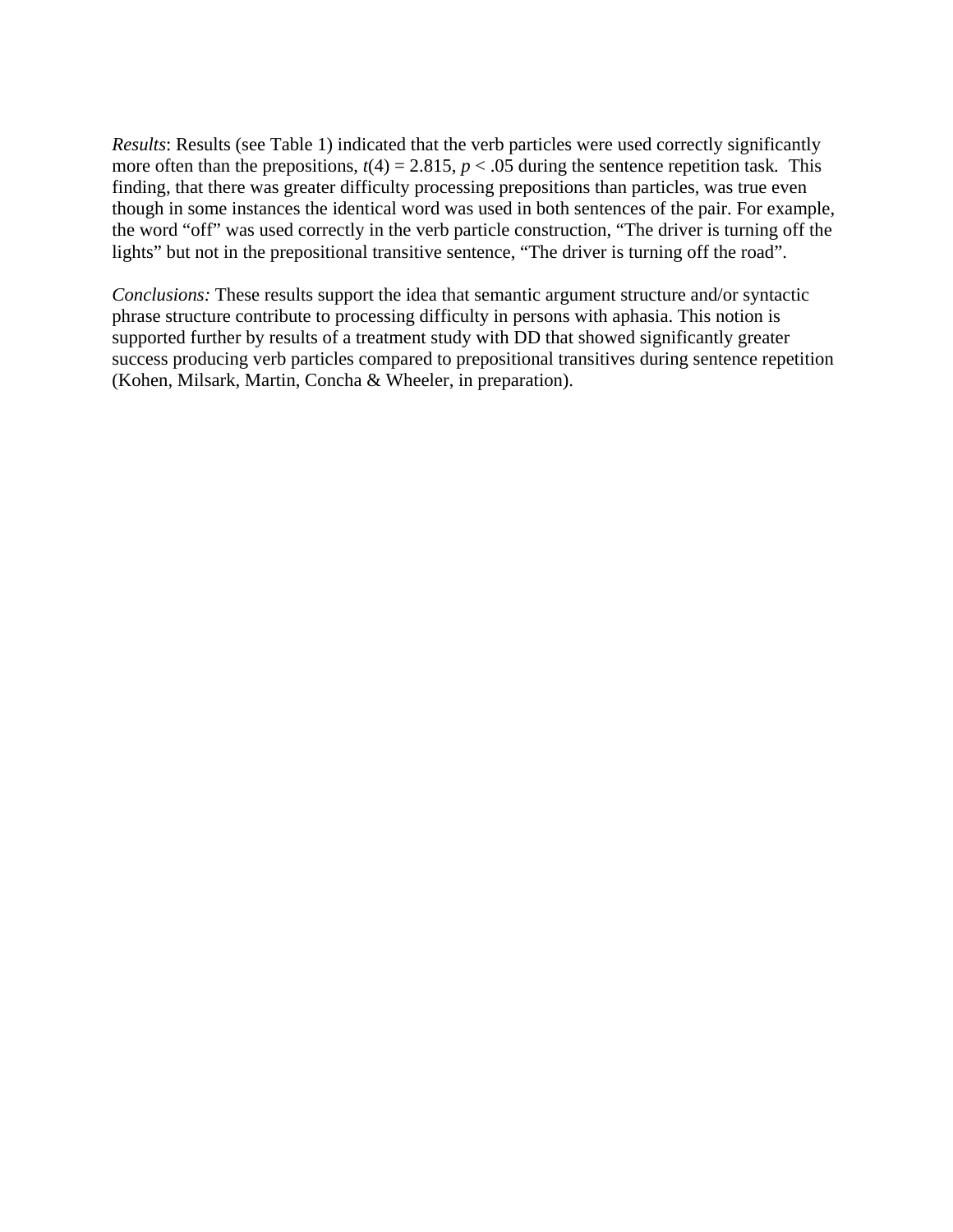## Acknowledgements

This research was supported by a grant from the National Institutes of Health awarded to Temple University, Deafness and other Communication Disorders, RO1 DC 001924-15 (N. Martin, PI). We are very grateful to the participants who willingly participated in this study. Many thanks go to Melissa Correa and Ariel Hegedus for all of their assistance.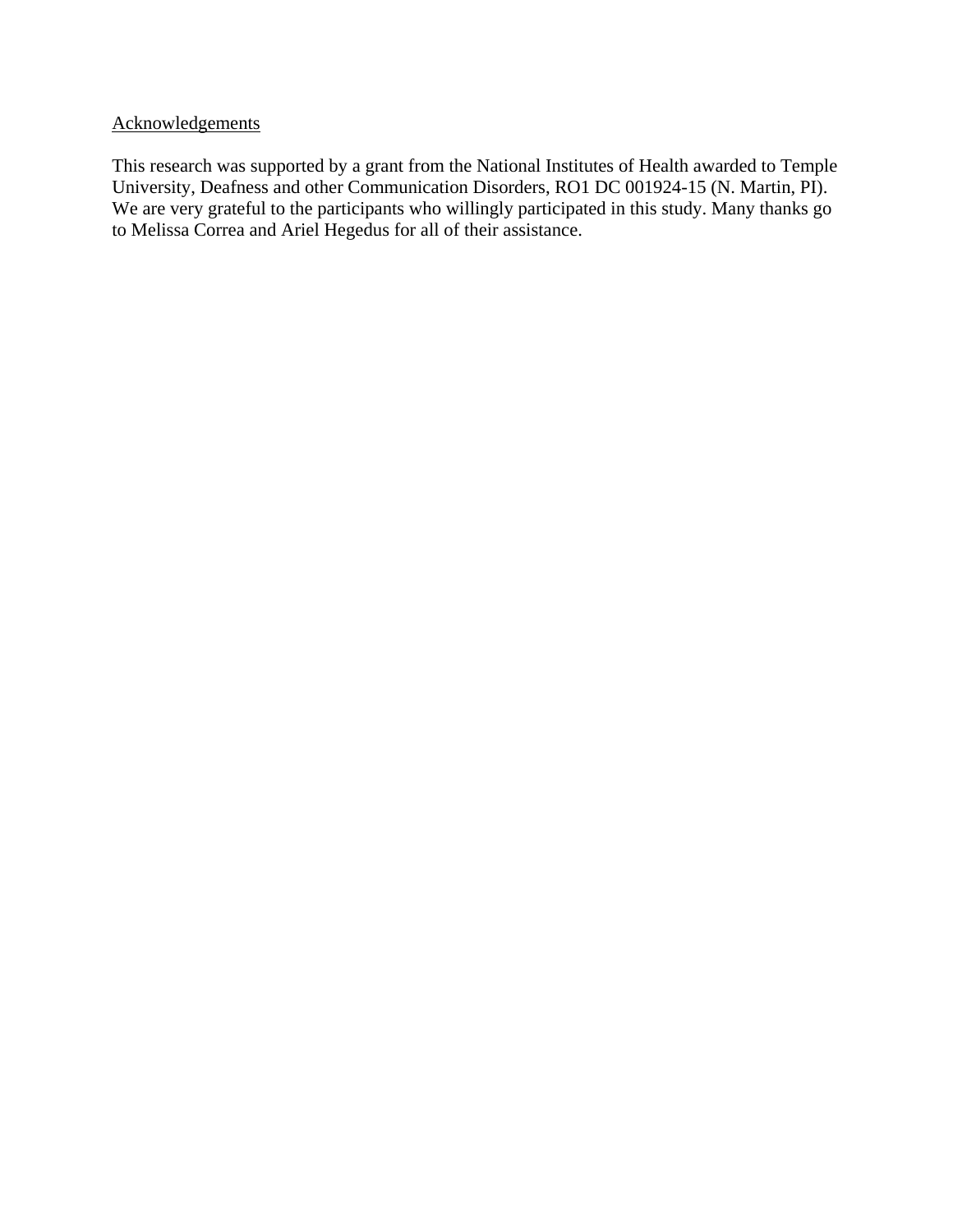## **REFERENCES**

- Kohen, F.P., Milsark, G., Martin, N. (in preparation) Syntactic priming treatment for production of verb particles and prepositional phrases in agrammatic aphasia.
- Kohen, F.P., Milsark, G., Martin, N. The effect of syntactic and semantic argument structure in agrammatism. Poster presented at Academy of Aphasia, Finland 2008.
- Thompson, C.K., Lange, K.L., Schneider, S.L., & Shapiro, L.P. (1997). Agrammatic and nonbrain damaged subjects' verb and verb argument structure production. *Aphasiology, 11*, 473-490.